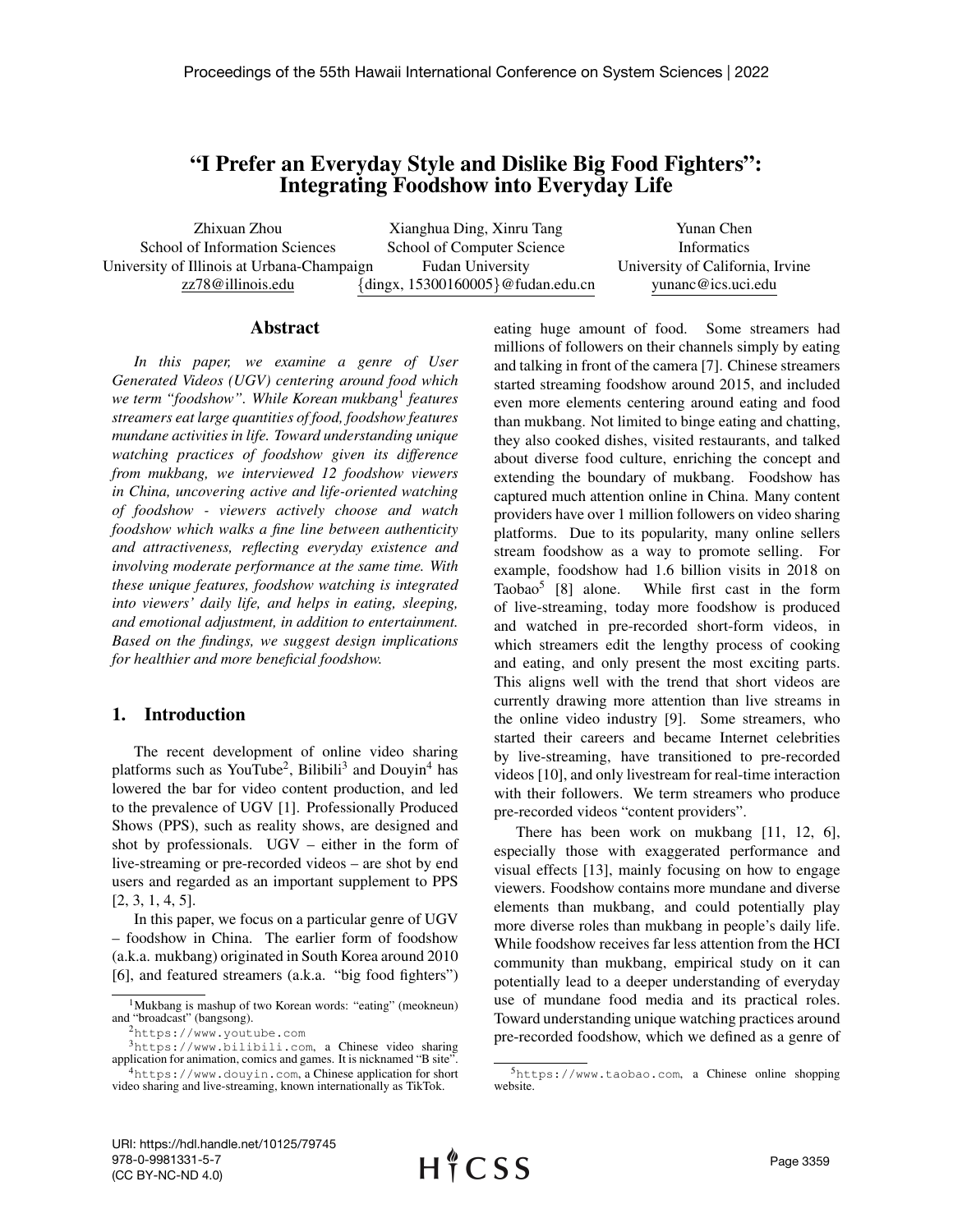UGV featuring diverse activities around food, such as eating and cooking, we proposed the following research questions:

RQ1: How do viewers choose foodshow to watch?

RQ2: How do viewers watch foodshow in daily life?

We conducted an interview study with 12 regular foodshow viewers in China. Based on the findings, we reflect on characteristics and roles of foodshow, in order to fulfill its value for viewers' life. Our paper contributes an empirical study of foodshow watching from the perspective of Chinese viewers, demonstrates practical roles of foodshow, and suggests design implications for better foodshow.

## 2. Related Work

## 2.1. User Generated Videos

Production, sharing and watching of UGV are found meaningful to various aspects of people's life. Generation of online content is related to psychological empowerment of users [4]. Friendship can also be fostered through video production: video exchange practices and the surrounding discourse may help create local networks by enabling affective exchanges [14]. On the practical level, UGV can be regarded as an additional source of information, helping people decide where to travel [5] and what to buy [15]. Such information is not only gained through streams, but also via peripheral media such as comments [16]. UGV have also been leveraged to support educational purposes, e.g., they are regarded as innovative learning resources [17].

Despite the benefits mentioned above, impact of UGV is not always positive. It has been found that users do not always generate healthy content or supportive networks [18]. For instance, recent research shows that user-generated content advocating harm (e.g., pro-eating-disorder, pro-self-harm and pro-suicide materials) offers potential risk for Internet users [19]. The negative impact of UGV has also been observed in Korean mukbang – streamers use binge eating to attract attention, and viewers blindly imitate their behavior, raising health concerns. The South Korean government has actively planned a crackdown on binge-eating broadcasts to control the rising obesity rate [20].

Live streaming in China has been extensively studied. For example, Lu et al. [21] uncovered live streaming practices in China, revealing how content, reward systems and fan group chat engaged viewers. Chinese streamers also used livestreaming to showcase and promote ICH (Intangible Cultural Heritage) activities [22]. During COVID-19, K-12 and college teachers in China utilized live streaming to

deliver online teaching for better student engagement [23]. While food-related UGV in China receives less attention from the HCI community, we conduct an exploratory study on foodshow watching practices to enrich this literature.

## 2.2. Food Media

With the integration of social media into people's life, people interested in food and media are able to rely on social media to post and consume food content, forming a digital food community [24]. It is found that food is central and framed positively in a majority of adolescents' Instagram images [25].

Digital food content presented on social media can largely reflect individual eating practices, as well as particular social and cultural context. [26] uses "food selfies" posted on social media as a means of exploring changing spatio-temporal characteristics of eating practices. The prevalence of Korean mukbang can be partly attributed to the one-person household phenomenon in Korea [11]. Korean viewers watch it as a way to accompany eating [6] and relieve loneliness [12].

A recent paper [13] studies motivations and practices of mukbang viewers worldwide, which is the most related work to ours. They identify mukbang watching as a mealtime companion and a leisure activity. People watch mukbang for attachment to mukbangers, vicarious pleasure, and performance of excessive eating. However, this work little touched on the everydayness of mukbang and its roles in daily life.

In this paper, we will explore foodshow, similarly eating-related but more diverse UGV than mukbang and other food media. By situating it in Chinese social and cultural context, which puts an emphasize on eating, we will examine how Chinese people watch foodshow, and how foodshow plays a role in their life.

## 2.3. Eating- and Health- Related Technologies

Eating plays important roles in human life. Not only do people consume food to get nutrition, but also to enjoy the relaxing and pleasurable process of eating. Moreover, eating plays important socio-cultural roles beyond its impact on individuals. It has been shaped by, while at the same time shapes, diverse culture [27].

In the HCI field, there is a rich literature on Human-Food Interaction (HFI), seeking to improve eating and cooking experience through technology [28]. For instance, applications are designed to assist people in making effective decisions on what to eat [29]. Technologies such as human activity recognition software, sensors and augmented reality (AR) have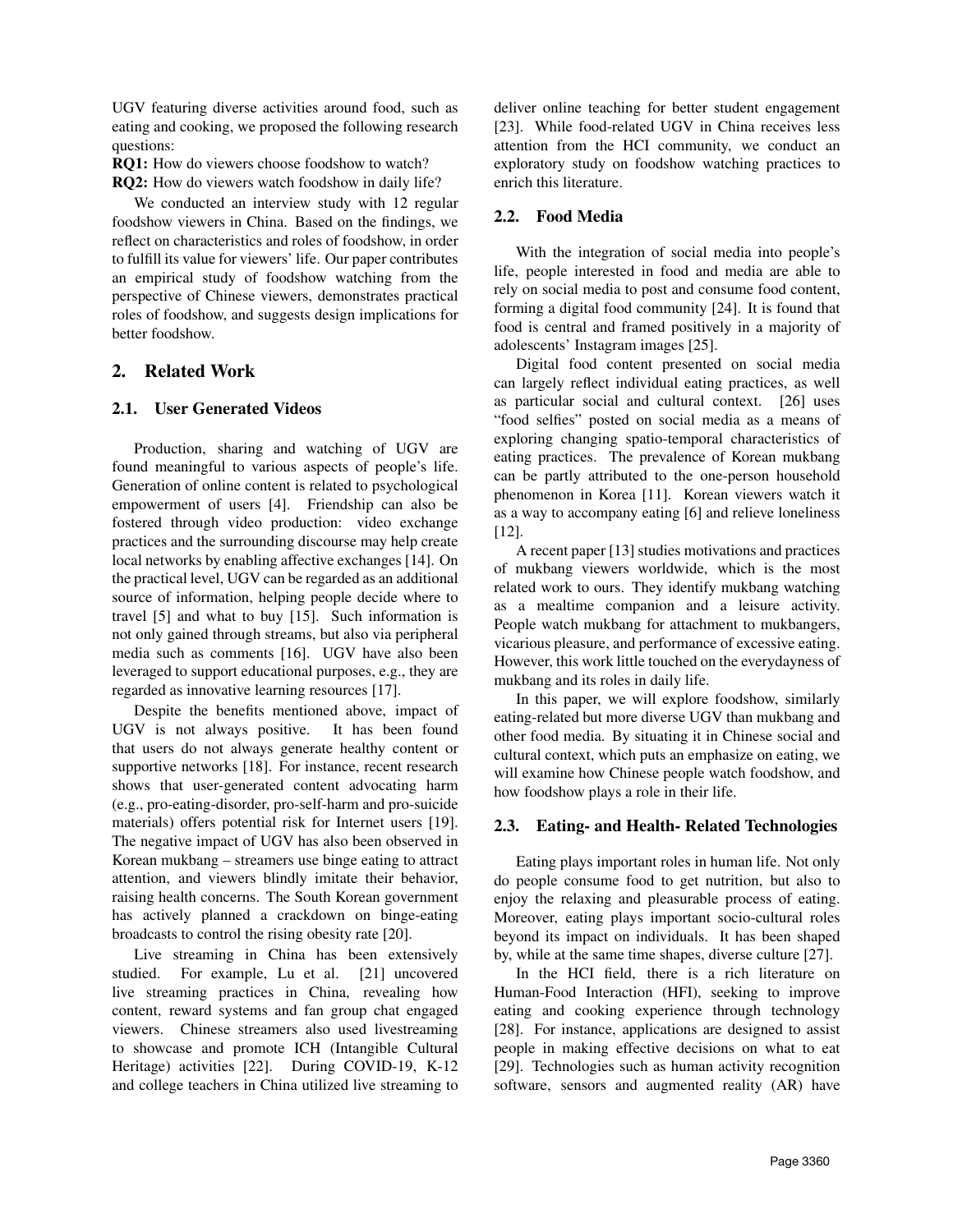been explored to help people prepare food [30], and learn to cook new dishes [31]. Living Cookbook allows individuals to record and share the process of preparing meals, during which social bonds and intimate relationships can be established and enhanced [32].

Eating is closely related to health, and much work has been done to support healthy eating. Individuals suffering from eating disorders can receive Cognitive Behavioral Therapy (CBT) via a mobile video app [33], which improves service reach of traditional clinical treatment. Social intervention and support for healthier eating are also explored, e.g., mobile phone applications [34] and Internet weight loss communities [35] are shown helpful for weigh loss. While many members of online weight loss communities choose to take an active role in providing social support, even those who choose a more passive role can still get informational and emotional benefits [36]. Eating can also be helpful to mental health. Particular food objects are associated with the relief of distress, and can be manipulated to modify or change emotional states and feelings [37].

While much work has been done on building computing technologies to enhance eating experience, support healthy eating, and address eating-related health issues, we want to see if foodshow viewing can also play certain roles, considering its intrinsic relationship with practical eating. Roles of foodshow in other fundamental aspects of life are also worth exploring, which is lacking in existing research of mukbang.

### 3. Method

To understand how foodshow was watched in people's daily life, we conducted a qualitative study. In prior observation, we searched for foodshow of famous content providers such as Mizijun on Douyin, Weibo and Bilibili, which were main platforms for foodshow sharing and watching. Thanks to recommendation systems of these platforms, we were recommended more foodshow videos, as well as food-related PPS such as variety shows. We observed genres (e.g., pre-recorded foodshow, live foodshow, foodshow PPS) and themes (e.g., eating, cooking, chatting, visiting restaurant) of the videos to get a sense of this landscape. We also joined QQ<sup>6</sup> chat groups established by foodshow lovers to observe how they shared and talked about foodshow videos, which allowed us to build rapport with them, and ask more focused, informed questions in interviews.

We started recruitment by posting recruitment flyers in these  $QQ$  chat groups and our WeChat<sup>7</sup> Moments

(where users can see friends' posts). To first get a brief understanding of foodshow viewers, we started interviews with our acquaintances and chat group members. We then let these participants introduce other foodshow viewers they knew to us. Recruitment ended when we believed themes in analysis reached saturation. In the end, we had 12 foodshow viewers for the study. Information about the participants is provided in Table 1. All participants were under 30, and were mainly university students (10/12). This might be explained by the demographics of foodshow audience – young people accounted for a large proportion of foodshow viewers [8]. Similarly, in the research of mukbang [13], 10/15 participants were students. In the discussion, we call for customizing foodshow to benefit other age groups.

Our interviews were semi-structured, and were conducted either in person or via audio calls on WeChat from May to July in 2019. The interviews lasted for 40-90 minutes. Interview questions covered participants' initial foodshow watching experience, how they found and chose foodshow to watch, specific cases of when they watched what foodshow, and how foodshow played a role in their life. The interviews were conducted in Mandarin, audio-recorded, and later transcribed for data analysis. Participants were provided with a 50 CNY honorarium for their time. Our study was reviewed and approved by the Research Department of the home university of authors.

We started the analysis while the data was being collected. Two Mandarin-speaking authors coded the transcriptions independently, and met in person to discuss and reach a consensus. Through open and axial coding, themes started to merge, and brought us back to the transcriptions to find more data. We used XMind<sup>8</sup> to organize quotes into a hierarchy of themes. After several iterations of analysis, we arrived at the findings and implications. In this paper, we will use translated, anonymized quotes to illustrate our points.

### 4. Findings

Our participants have watched foodshow for at least half a year. Some have watched it for a longer time, up to more than 6 years (P12). Some started watching Korean mukbang even before Chinese streamers started their foodshow careers. The participants watched foodshow at least three times a week, except for P10 who only watched it when she could not fall asleep (1-2 times a week), and would watch it for more than 1 hour each time. Some heavy viewers, like P2, watched it on a more frequent basis: "*I watch foodshow from 11pm till I go*

 $<sup>6</sup>$ https://im.qq.com, a mobile communication application in</sup> China.

<sup>7</sup>https://www.wechat.com/en, a mobile communication application in China.

<sup>8</sup>https://www.xmind.net, a mind mapping tool.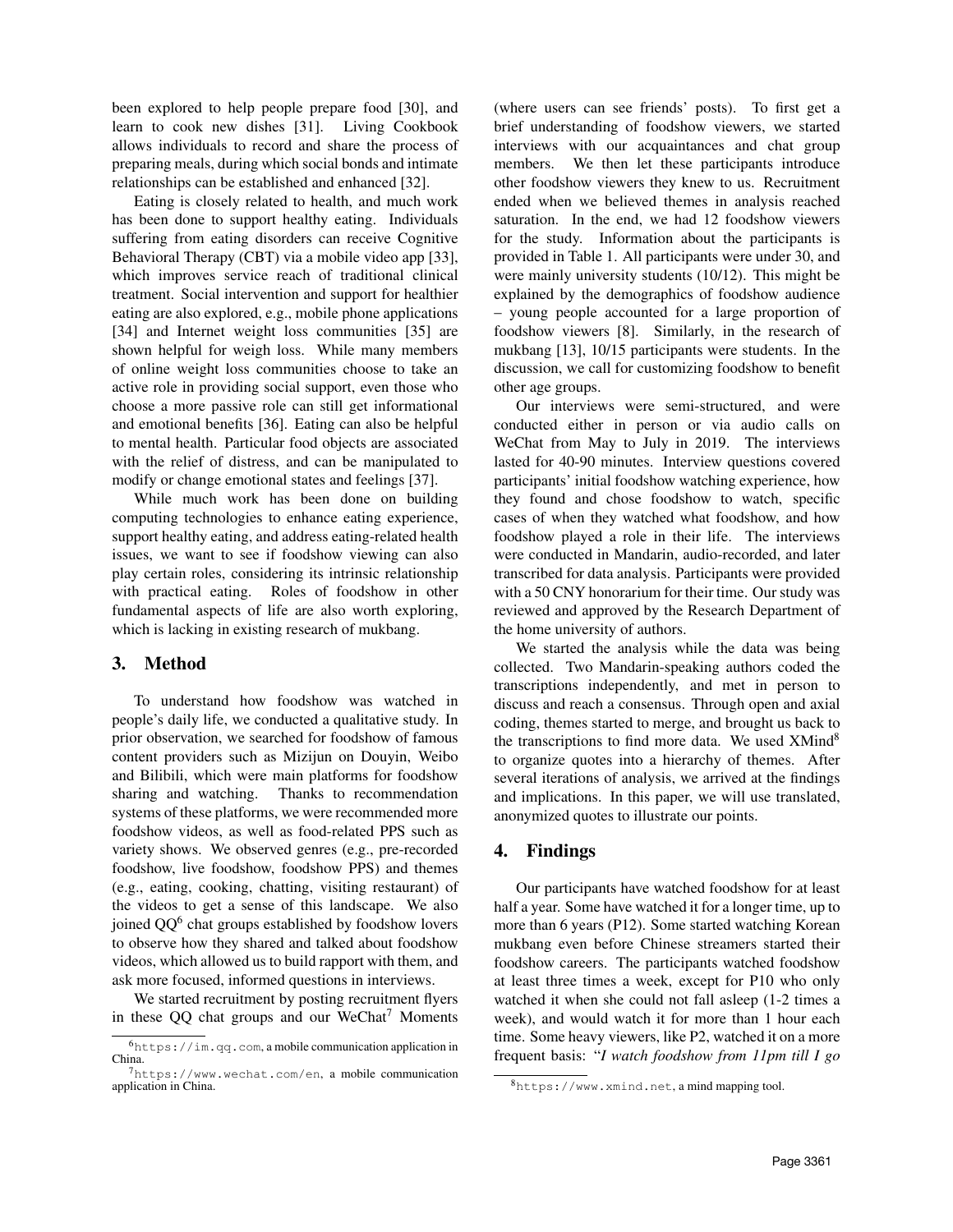| ID              | Gender | Age | Occupation            | Years of Watching | Days per Week | Content         | Main Platform(s)  | When to Watch        |
|-----------------|--------|-----|-----------------------|-------------------|---------------|-----------------|-------------------|----------------------|
| P <sub>1</sub>  | F      | 20  | Undergraduate student | $2+$              | $4 - 5$       | Cooking; Eating | Bilibili          | At night             |
| P <sub>2</sub>  | F      | 20  | Undergraduate student | $2+$              |               | Eating          | Bilibili; Weibo   | At night             |
| P <sub>3</sub>  | М      | 21  | Undergraduate student | $2+$              |               | Eating          | Bilibili          | At night             |
| P <sub>4</sub>  | F      | 25  | Freelancer            | ı-                | $3-4$         | Eating          | Weibo             | At night             |
| P <sub>5</sub>  | F      | 20  | Undergraduate student | l-                |               | Eating          | Weibo             | All day              |
| P <sub>6</sub>  | М      | 20  | Undergraduate student |                   |               | Cooking; Eating | Bilibili          | At noon; At night    |
| P7              | F      | 20  | Undergraduate student | $4+$              | Flexible      | Cooking; Eating | Bilibili: YouTube | At night             |
| P <sub>8</sub>  | F      | 23  | Programmer            | $2+$              | 3             | Cooking; Eating | Bilibili          | At night             |
| P <sub>9</sub>  | F      | 20  | Undergraduate student | $3+$              | $3-4$         | Cooking; Eating | Bilibili: Weibo   | At night             |
| P <sub>10</sub> | F      | 20  | Undergraduate student | $2+$              | 1-2           | Eating          | Bilibili          | At night             |
| P <sub>11</sub> | F      | 26  | Graduate student      |                   |               | Cooking; Eating | Douyin            | All day except night |
| P <sub>12</sub> | М      | 25  | Graduate student      | 6+                |               | Eating          | Bilibili          | When eating          |
|                 |        |     |                       |                   |               |                 |                   |                      |

Table 1. Basic information of study participants (foodshow viewers).

*to sleep, around one to two hours, nearly every day.*" P3, P6, P11 and P12 also watched foodshow on a daily basis. Our participants all watched foodshow using their smartphones. Generally, they were quite positive about foodshow, indicating that it brought them pleasure and had practical value. For all of them, foodshow watching has become an integral component in life.

Several participants compared foodshow to food-related PPS, which they consumed for different purposes. While longer chunks of time such as mealtime were used to watch higher-quality PPS for entertainment, foodshow in pre-recorded videos was watched during shorter time periods throughout the day for fun and practical purposes.

### 4.1. Active Selection and Watching of Foodshow (RQ1)

4.1.1. From Algorithmic Recommendation to Active Following The majority of participants started watching foodshow from random recommendation of the platforms. However, they ended up watching followed content providers whose styles matched their taste instead of passively following recommendations.

Viewers followed content providers for their special characteristics, skills and charisma. For example, P3 only watched content providers who he thought presented good performance and humor. He explained, "*I mostly watch foodshow shot by content providers I followed... Sometimes the platform would recommend other content providers to me and I may watch them for a while, but overall I stick to the three guys and watch nearly every video of them. Their shows are just more fun, with more performance and humor.*"

P9 preferred content providers who ate elegantly and enjoyed the food, and disliked fast eating as a challenge.

As we can see, over time, viewers' loyalty to content providers whose style suited their tastes played

a larger role than recommendations in deciding what to watch. They may still click on recommended content, especially when running out of videos by their favorite content providers, but their viewing became more active and content provider-oriented. According to our participants, despite the fact that content providers had a certain chance to be seen as a result of decentralized policy of recommendation systems, only those with attractiveness and certain styles could stand out.

4.1.2. Short Foodshow is Favored Our participants preferred foodshow in pre-recorded short-form videos, in which content providers ate fast, so that viewers could always keep attentive [38] and benefit from it. None of them reported watching foodshow live streams, since they were perceived as too long or did not match their schedule. P1 preferred fast-paced videos in which content providers did not talk much, instead of live shows in which streamers ate slowly. P8 also complained about the lengthiness and boredom of live shows, which were "*just eating from beginning to end*".

P6 explained the advantage of short videos, and described how lengthy foodshow was separated:

"*I like shorter videos. Lengthy ones would tire people and drive them away. Shows around 20 minutes are the best for me. If it exceeds that time, the content provider would remind the audience to be patient at the beginning of the show, or just edit it into two separate videos.*"

4.1.3. Watching Foodshow Echoing with Daily Life Our participants liked foodshow close to their life in terms of food, content providers, and personal experiences. Such shows were consistent with their life experience, which they could identify with.

Common Food is Good Enough. All the participants loved to watch food which was familiar to them and consumed on a daily basis, such as street food and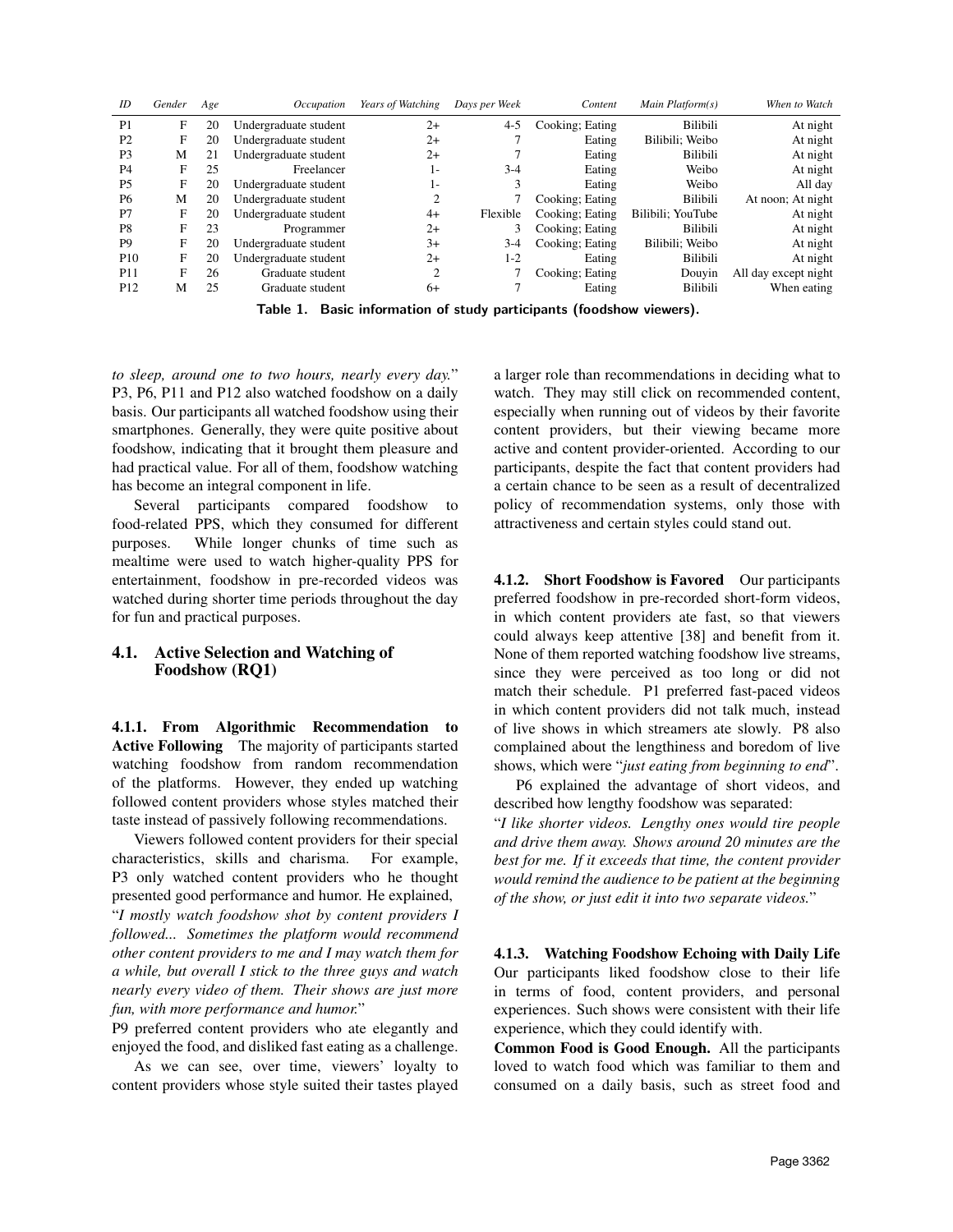home-cooked meals. P5 described her favorite content provider who mainly ate commonplace food:

"*She eats local food and visits restaurants... She has a special preference for 'fly restaurants*<sup>9</sup> *' and street food.*"

Food in such foodshow was so common that viewers had easy access to it. Thus it was more likely to evoke a response from viewers, as shown in this quote by P11: "*The dishes are cooked with basic condiments. But they're the ones you really want to eat by yourself. He once cooked Coca-Cola Chicken Wings and Red Date Cake, which were my mum's favorite. I was really impressed, and shared the video immediately with her.*" Approachable Content Providers. Content providers did not have to be stunning. Many popular content providers were of above-average appearance, as P2 said, "*Content providers don't have to be physically attractive to be popular. From my observation, they're seldom packaged by entertainment companies.*"

Aside from approachable appearance, content providers made themselves closer to audience by willingly interacting with them. For example, P12's favorite content provider had replied to him several times, making him feel warm:

"*If I ask questions about recipes in comments, peer viewers would reply to me... Sometimes the content provider answered my questions himself. He doesn't regard himself as a superstar, and is very accessible.*"

Similarly, P5's favorite content provider would choose restaurants based on viewers' recommendations. She also gathered her fans into a WeChat group, making them feel closer in the online community. Such practices added to authenticity and everydayness of foodshow.

All About Daily Life. Personal life of content providers was presented in their shows without careful pre-planning or editing, making the shows more authentic. Our participants repeatedly mentioned these moments, e.g., a content provider traveling with his family (P6). After watching shows for some time, viewers got familiar with their life, and developed a sense of attachment to the content providers. For example, P9 regarded her favored content provider as a close friend, and told us many details about her:

"*Having watched her foodshow for so long, I regard her as my friend... She majors in art. She can speak German. She's going to UK for graduate study. She's rough and authentic. She has a fatty younger brother.*"

Moreover, viewers often chose to watch foodshow which was close to their own life experiences, such as food and content providers from their hometowns. For example, as a Sichuan local, P5 only watched foodshow by a Chengdu content provider featuring local food:

"*Foodshow of Sichuan food is most attractive. I eat Sichuan food mostly, and Hunan recipes occasionally. Spicy food is my favorite. I never like light dishes!*"

According to P5, she felt pride in and a sense of belonging to her hometown and its local delicacies, which partly explained her loyalty to this content provider and her foodshow featuring Sichuan food. Similarly, P9 who grew up near the sea had a preference for foodshow featuring seafood.

With an abundance of foodshow available online, it was possible for people with different backgrounds and tastes to find foodshow that could strike a chord in them. Flaws are Tolerable and Even Liked. Interestingly, instead of having negative effects on participants' viewing experience, mistakes or defects in foodshow increased its attractiveness, since they made the shows more real, and offered the opportunity for friendly interaction and the forming of an engaged community. In such cases, viewers would kindly show care for the content providers. P6 talked about such a case:

"*One time, when the content provider was making Tomahawk Ribeye Steak, he forgot to remove the plastic wrap. In later foodshow, viewers would remind him to remove the wrap through Danmaku*<sup>10</sup> *.*"

However, not all mistakes were tolerable. For instance, making inappropriate comments annoyed viewers with knowledge on the given topic, as P10 said: "*Her video shot in Wuhan really annoyed me. She didn't fully prepare for the show. She knew very little about Wuhan and local food, and her comments were never right. I was damn irritated as a local.*"

4.1.4. Watching Foodshow Beyond Daily Life While people chose to watch foodshow closely resembling daily life, these shows could not be simple copies of life. Instead, they must include performance and exaggeration, which afforded the "show" feature of foodshow. We identify the following ways in which content providers made foodshow attractive to watch.

Eating Much, But not Too Much. Eating more than ordinary people did was the easiest way to attract viewers' attention. Several participants mentioned Mizijun, a popular content provider who ate a lot in her foodshow, though not as much as "big food fighters" in mukbang did, who kept eating to the point that it had a negative effect on their health [39, 6].

They acknowledged occasionally watching big food fighters out of curiosity, but not on a regular basis. After all, most participants preferred watching healthier and more pleasurable eating on a daily basis. For

<sup>9</sup>Restaurants with simple decoration and relatively cheap prices that serve delicious dishes.

<sup>10</sup>Danmaku enables audience to post comments onto the videos, which are visible to other audience members.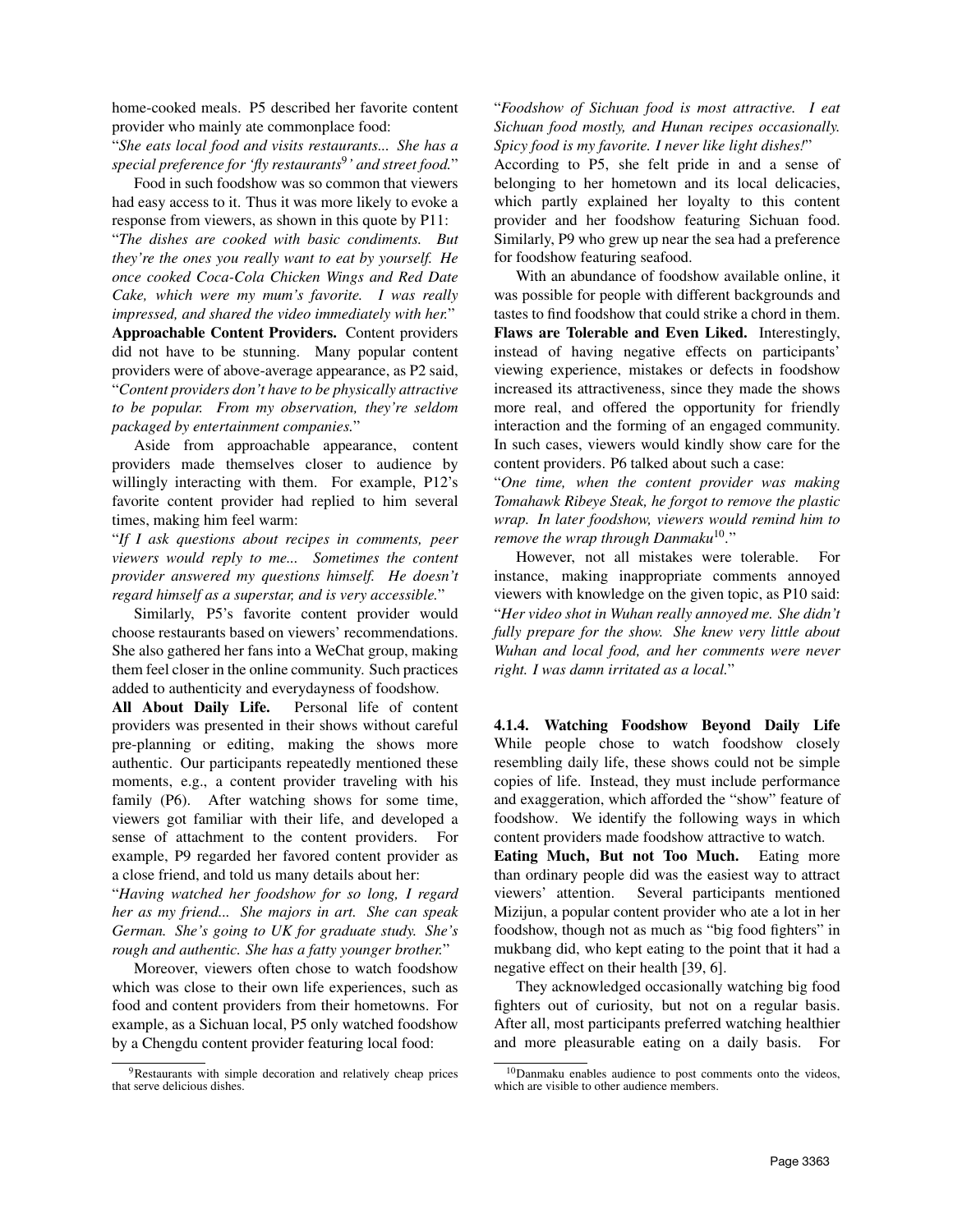example, although P2 considered eating more than ordinary people did as what made one "qualified" as a content provider, to her, what was more important was that content providers should really enjoy the food and stop eating when they were full, instead of forcing themselves to eat for eye-catching effects. P2 said:

"*I prefer an everyday style, and dislike big food fighters. I feel that they don't want to eat that much, but force themselves to do so. This makes me lose my appetite. Who on earth would eat that much food? It's just unreal and not necessary at all.*"

Content Providers with Great Skills and Charisma. Viewers were impressed by content providers with skills or capabilities. For example, P5 described one content provider as a master of many skills:

"*She can do anything: cooking, planting vegetables, cutting firewoods, making furniture... She recently went to Vietnam to present Chinese culture to the imperial household... She sells things made by herself online.*"

Good performance and video-editing could further add to attractiveness of foodshow. Several participants were impressed by content providers' humor and jokes. P6 admired the masterful editing of certain content providers' videos as well as their dramatic flair:

"*I watch foodshow because I find the video-editing interesting... He's really good at dramatizing common things. For example, he actually buys something, but he pretends to pull it out from nowhere, like a magic show.*"

While adding exaggerated elements to foodshow could attract viewers, too much was exhausting. After all, food-related elements, e.g., cooking and eating, were the most important features. P7 once loved an American YouTuber's performance, but got tired of it later:

"*Though the American YouTuber is funny, I don't watch his shows as often now. The dishes he cooks are really strange. He's just spoofing, and doesn't mean to cook.*" Thus to retain viewers, content providers should walk a fine line between attractiveness and authenticity.

#### 4.2. Integration of Foodshow in Life (RQ2)

In this section, we will illustrate how people leverage foodshow watching to benefit life, in terms of eating, sleeping and emotional adjustment.

4.2.1. Foodshow Watching and Eating Eating is an everyday necessity, and foodshow was commonly and actively used by our participants to serve their needs and desires around eating.

Enhancing Eating Experience. Sometimes, foodshow was watched to enhance eating experience, especially when what viewers ate was not appetizing. P12, who was the only participant exclusively watching foodshow during meals, reported that he ate better when foodshow served as the background to his meals:

"*Watching foodshow stimulates my appetite. I mainly eat in campus canteens, where food isn't very delicious. Watching foodshow makes my eating experience much better. I'm just willing to eat more.*"

Similarly, P1 watched foodshow when she was on a diet, and her diet meals did not taste very good. She acknowledged that foodshow made her food tastier.

Vicariously Satisfying Desires. Foodshow watching was leveraged to satisfy desires for food that was not affordable or easily available. Through watching foodshow, such desires could be vicariously fulfilled. For example, P7 was satisfied by watching content providers eating food that she could not afford:

"*I still remember the video where she ate a whole bucket of king crabs and other seafood. I'll never afford that, but watching her eat is more than satisfying.*"

More often, foodshow watching was triggered by hunger and used for diet control by virtually fulfilling viewers' desire for food. P2 was such a case:

"*The content provider eats a lot of rice. I don't want to eat that much by myself, so I just watch him eating... Watching others eat can relieve my sense of hunger, and I just don't have the desire to eat anymore. In this way, I don't need to worry about gaining weight.*"

When viewers found others also watch foodshow for diet control, they were encouraged to persist. P3 noted, "*Many people also indicate watching foodshow to lose weight through Danmaku. They're like, 'I don't feel hungry when watching this.' I just find many peers here. It's harder for me to persist if I'm alone.*"

Such community support and peer encouragement for weight loss found in foodshow watching is very similar to that found in online weight loss communities [35].

Providing Information for Eating and Cooking. While UGV have been found helpful in providing practical information for travelling [5] and shopping [15], our participants also benefited from information provided by foodshow for eating and cooking. For example, it helped participants decide what to eat. P1 often considered content providers' recommendations when deciding on restaurants or food:

"*I would try restaurants recommended by her. She once recommended Chuanchuan (remix of 'skewered food' and hot pot) and roasted meat. I went to the restaurants following her recommendation. Really delicious!*"

P6 and P10 had similar experiences of trying food recommended by content providers.

However, P1 reported her negative experience of eating based on content providers' recommendation, and mimicking their eating behavior: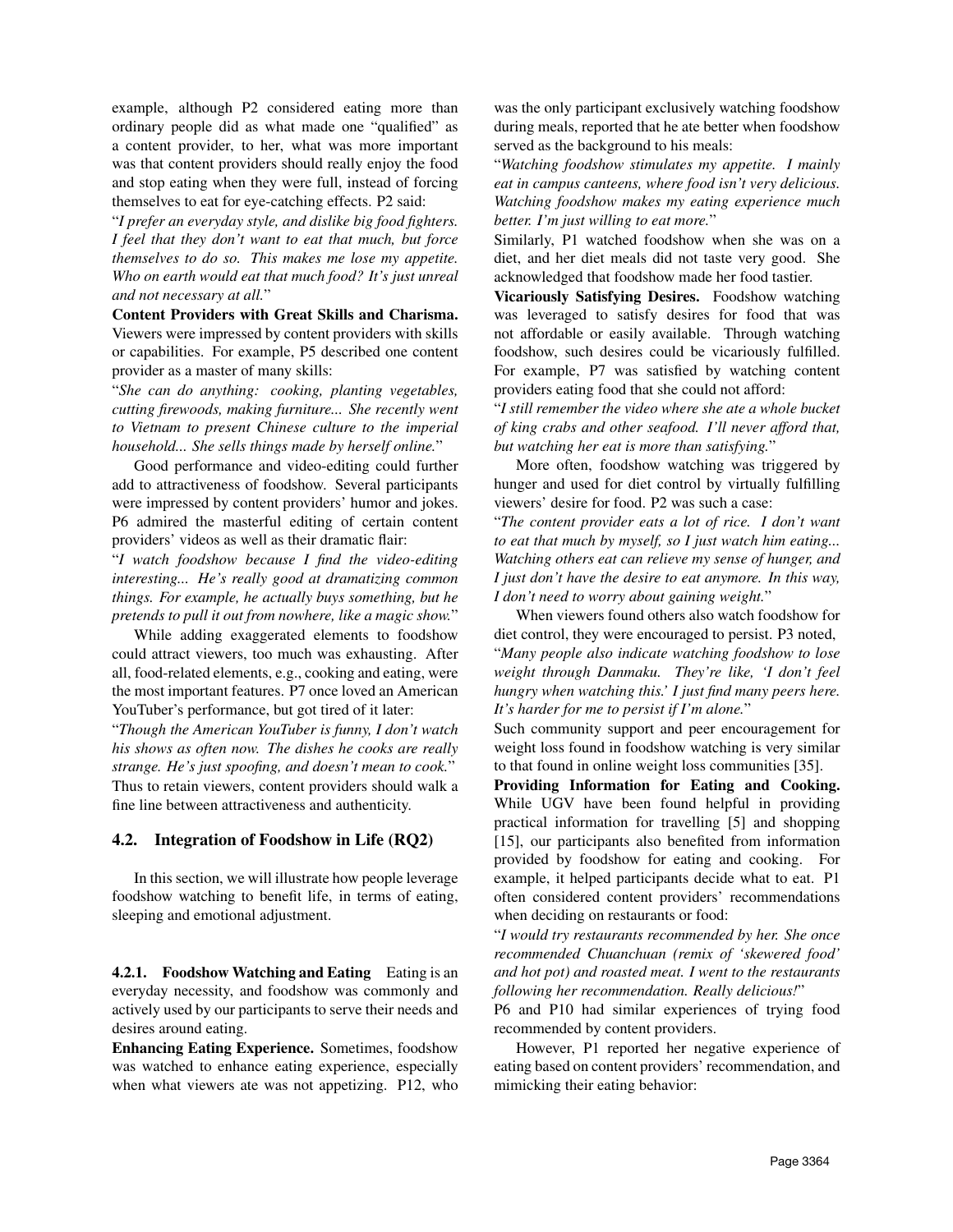"*I'm attracted by delicious food in the shows and want to buy all of it. I thought I could eat them all when ordering, but I overestimated my stomach. Often I wound up too full, which was bad for my health.*"

Such binge eating behavior triggered by foodshow watching caused waste of food, and had negative effect on health. She suggested the platforms take measures to prevent binge eating and blind imitation.

Learning to cook was yet another motivation for viewers to watch foodshow. P11 was such an example: "*I watch much foodshow featuring cooking. The process of adding condiments is detailed and a close-up shot is given to dishes in the end... Cooking gives me pleasure, and I learn how to cook through foodshow.*"

She also discussed foodshow with her boyfriend. Thus foodshow not only helped her learn cooking, but also motivated her interaction with people in real life.

4.2.2. Foodshow Watching and Sleeping Our participants commonly watched foodshow at night. A closer examination revealed that foodshow fulfilled several sleep-related needs, and was fitting for this time. Relaxing Pre-bed Entertainment. Some participants watched foodshow before sleep because it was the most relaxing time of the day. They regarded foodshow watching as an easy and flexible entertainment which did not require any thinking and could perfectly fill the insufficient time before bed (P2, P9, P10). P2 said,

"*I watch foodshow usually when I'm really tired. I just don't need to use my brain when watching foodshow.*"

The short duration of pre-recorded videos also helped viewers avoid being indulgent and watching late into night, while foodshow live streams and lengthy PPS did not have this advantage, as indicated by P9,

"*Variety shows are often more than an hour. If I watch variety shows before sleep, it'll be too late when I finish watching them. Foodshow is much shorter, and I can stop watching it whenever I want to.*"

Sleeping Better after Watching Foodshow. Some participants utilized foodshow to help them fall asleep (P2, P3, P10). P10 fell asleep sooner by watching foodshow and thinking about what to eat the next day.

P2 utilized the ASMR (autonomous sensory meridian response) effect of foodshow to help her fall asleep. Simply by listening to the chewing sound in foodshow, she was able to sleep better:

"*My roommate recommended me ASMR-related foodshow. I tried it, and it worked! I slept better than before. I don't listen to chewing sound on a daily basis, but I do when I have difficulty falling asleep.*"

A Rescue for Pre-bed Hunger. Some participants attributed watching foodshow before sleep to the fact

that it was natural to feel hungry at night, yet they felt obliged to avoid eating at this time (P1, P3, P10). For example, P1 often felt hungry at night, and relieved her sense of hunger by watching others eat. Similarly, P3 watched foodshow only at night to control night eating: "*You don't need to eat by yourself. You feel satisfied by just watching others eating... I don't watch foodshow in the day, since I'm free to eat anything whenever hungry.*"

4.2.3. Foodshow Watching and Emotional Adjustment Eating has often been considered as a way to relieve stress [40]. Some of our participants watched foodshow to relieve stress while avoiding the risk of gaining weight. For example, P1 described her work stress and will for binge eating:

"*High pressure drives me mad. I'm really busy. I recently worked till 9 or 10 into night. After getting home, I really wanted to binge eat to relieve my stress.*" Stuck between the choices of binge eating (to relieve stress) and maintaining her diet (to keep body shape), watching foodshow became her best alternative, as it satisfied both needs.

P11 was busy with part-time jobs every day, and watching foodshow on Douyin comforted her a lot: "*Swiping (to the next) videos on Douyin makes me forget my sadness and pressure. I don't think about anything else, just swiping and swiping.*"

For her, healing elements were not only foodshow itself, but also technical feature of the short video platform.

Similar to what is reported about mukbang in previous work [12], we also found a case (P12) of using foodshow to gain a sense of company and comfort when eating. He recalled how foodshow helped him through the difficult period after he broke up with his girlfriend: "*I have to watch videos when eating. Previously, I ate with my girlfriend. After we broke up, I ate alone... Foodshow gave me warmth and company. It's great!* "

### 5. Discussion

In the preceding sections, we have illustrated how participants chose short, authentic and attractive foodshow to integrate into their daily practice and fulfill practical purposes. Based on the findings, we will reflect on active, life-oriented watching of foodshow, and practical gratifications provided by foodshow. We will also propose design implications for a healthier and more beneficial foodshow landscape.

#### 5.1. Active, Life-oriented Foodshow Watching

As shown in our study, far from being passive receivers of media content, foodshow viewers actively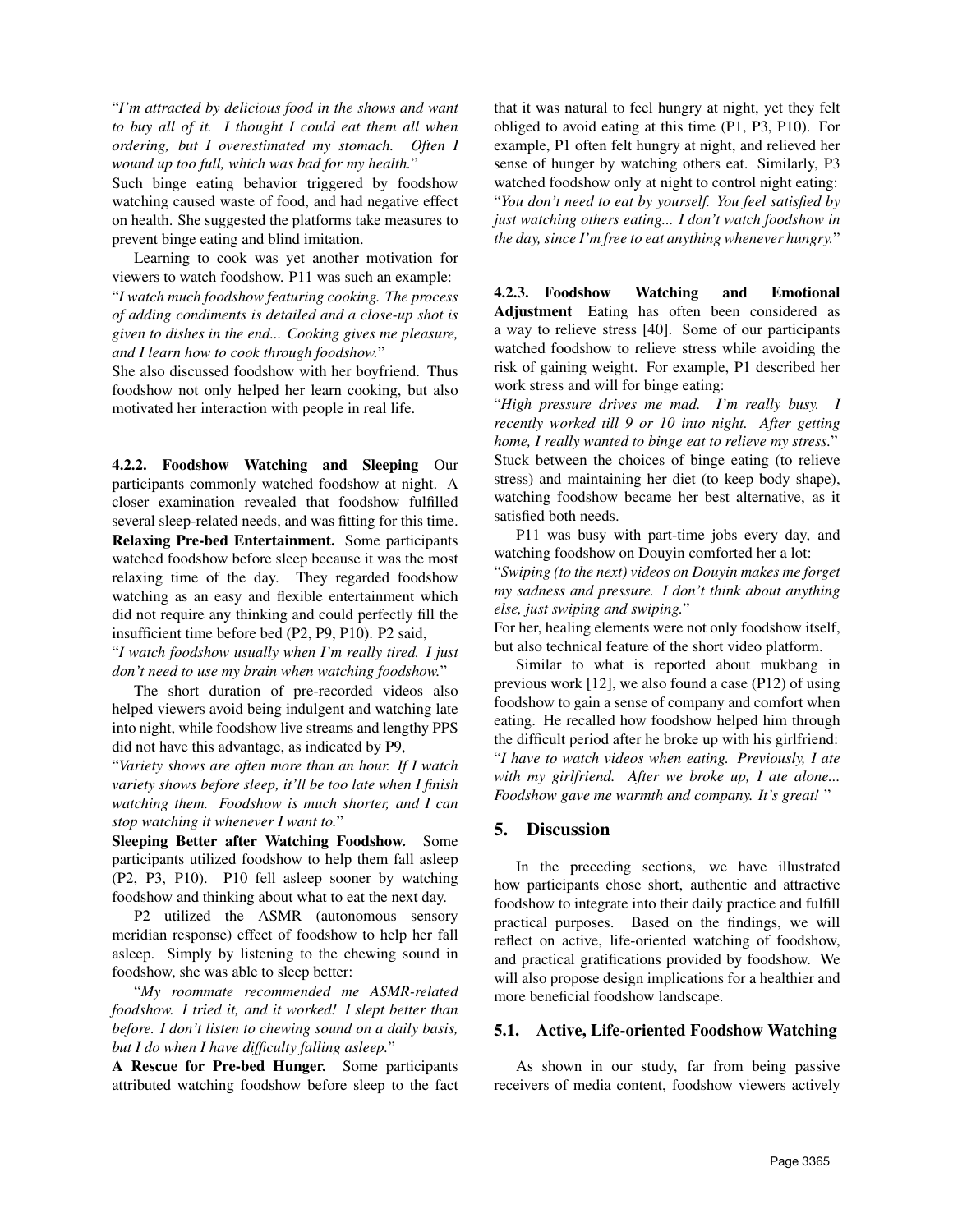seek specific content to satisfy their needs and desires, e.g., using foodshow to fulfill their desire for food, utilizing ASMR effects to help them sleep. Such behavior can be understood as "*audience activity*" in Uses and Gratifications Theory (UGT) [41], which emphasizes "what do people do with media?" instead of "what do media do to people?" [42]. Audience activity suggests that media use is motivated by needs defined by audience members themselves [43], aligning well with our findings that viewers watch foodshow to fulfill their practical needs. They actively seek for physical gratifications, including relief of hunger, weight control, better sleep, vicarious satisfaction of inaccessible food, and enhanced eating experience; they also actively seek for mental gratifications, such as easy entertainment, comfort and company, and relief of stress. It is worth noticing that although UGV content has a certain chance to be seen on video sharing platforms, only content providers with certain styles or charisma are favored, either showing sense of humor, or carefully editing video content. Thus content providers have to take an effort to be more attractive to the active audience.

Our participants watch foodshow for practical life purposes, instead of mere entertainment. Thus we consider foodshow watching as life-oriented, in addition to active. The unique watching practices around foodshow are determined by its intrinsic characteristics. Compared to Korean mukbang which is mostly binge eating, foodshow covers a wider range of elements which are close to life, such as cooking food, traveling around to seek local food, etc. Compared to food-related PPS, foodshow walks a fine line between being creatively interesting, and not being excessive or inauthentic, echoing well with viewers' daily life. Such "everydayness" of foodshow is consistent with prior research on live streaming [44], while provides more practical value for daily life. In addition, our participants prefer pre-recorded foodshow videos to live-streaming, as short videos are more flexible and could be an ideal time-filler. With its diverse themes, combination of authenticity and attractiveness, and short duration and flexibility supported by the form of pre-recorded videos, foodshow is used by our participants to fulfill practical needs. Since foodshow watching is life-oriented, too much exaggeration will be regarded as "unnecessary and disgusting". Food and life support should always be the main themes.

Regarding life support, foodshow might provide broader functions than eating-related technologies, many of which only serve one specific need (e.g., guiding cooking [30] or diet control [34]). Produced by different people and thus taking on various themes and styles, foodshow is more multi-faceted and diverse, and might satisfy more practical needs in an on-demand manner. With this in mind, we suggest a function-based recommendation of foodshow for viewers with different needs. For example, after users choose their needs, e.g., sleep help, platforms can recommend ASMR-related foodshow to them. AI techniques can be leveraged to tag each foodshow video with roles it can play.

### 5.2. Foodshow in China

Eating and food mean a lot to Chinese people [45]. Chinese people love to talk about eating and food more than other topics, and greet others with "have you eaten already?" instead of "how are you?" [46]. In China, food serves various socio-cultural functions, including representing social status (e.g., expensive food is used to represent wealth), celebrating important events (e.g., rice dumplings are eaten for the Dragon Boat Festival) and serving as symbols (e.g., peanuts, also known as the longevity fruit, mean longevity) [47]. Food is also used to treat and prevent diseases based on Traditional Chinese Medicine [48]. While previous study on live streaming in China focuses on ICH [22], online education [23], etc., we contributes an exploratory study of everyday foodshow watching practices in China.

We find different motives of Chinese viewers for watching foodshow compared to Korean viewers. The prevalence of Korean mukbang can be attributed to the one-person household phenomenon [11], and Korean viewers watch it as a way to accompany eating [6] and relieve loneliness [12]. Our research uncovers more motives of Chinese viewers for watching foodshow, such as vicariously satisfying desires and helping sleep.

### 5.3. Designing for Healthier and More Beneficial Foodshow

One barrier for promoting healthy eating might be set by binge eating behavior of content providers. It is known that Korean mukbang featuring big food fighters may negatively affect viewers' health [49, 20]. Some participants in our study also report their over-eating behavior caused by foodshow featuring content providers eat large quantities of food. Though content providers have other options to make foodshow fascinating such as presenting performance and conveying rich culture, those without many skills may try to attract viewers with exaggerated behaviors such as excessive eating. Some video sharing platforms often promote and recommend such content, to attract new foodshow viewers and bring them profits. As shown in our study, when foodshow watching becomes a part of viewers' everyday routines, they no longer favor overly exaggerated content, which is described by them as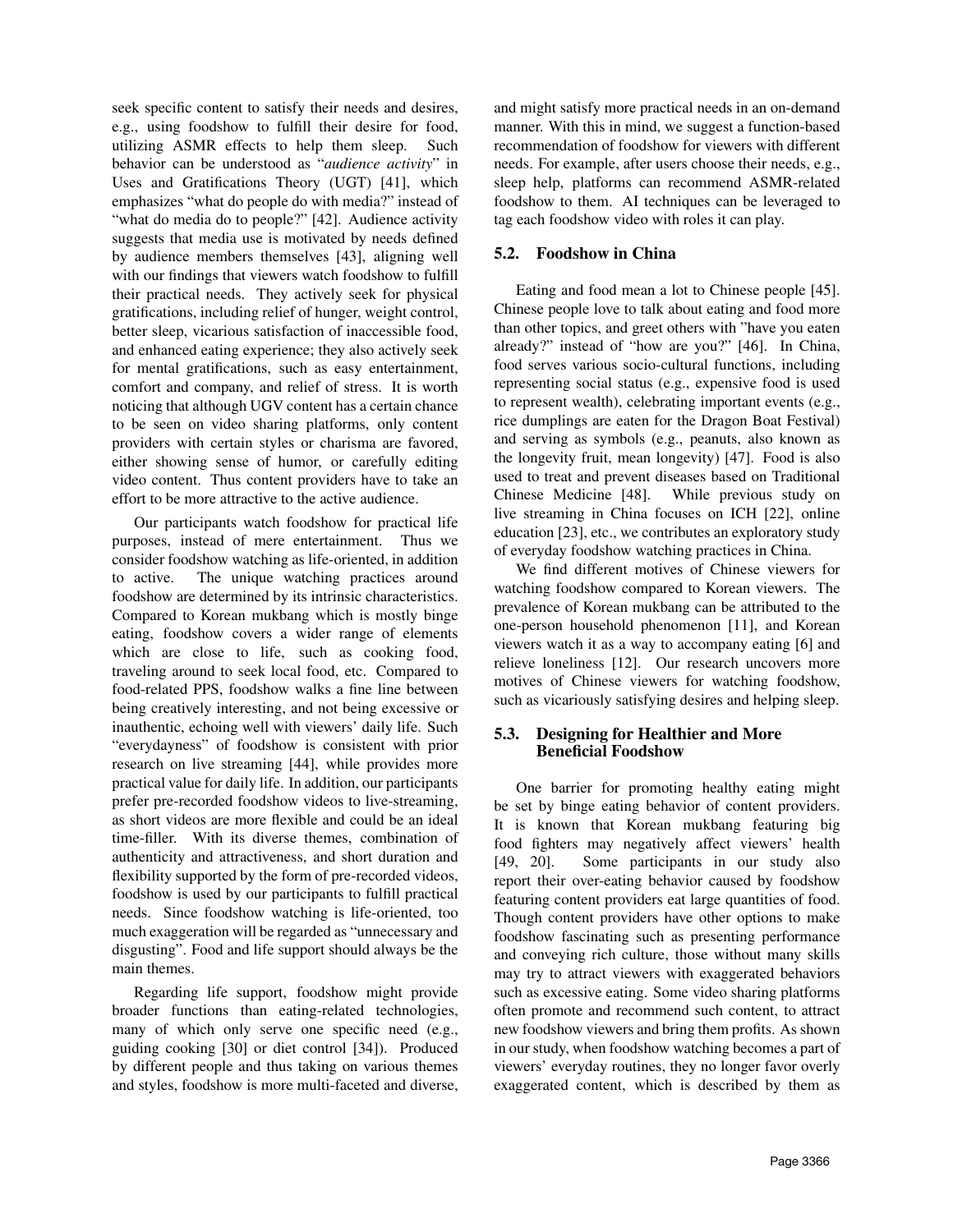"disgusting if watched too much". Instead, they turn to foodshow featuring pleasurable and healthy eating behavior. Thus recommending healthier content may not only retain the regular users, but also create a more beneficial foodshow landscape for them. At a technical level, platforms could detect binge eating behavior in foodshow and warn viewers about potential health risks, in addition to stopping promoting such content.

There is no report about overuse of foodshow in our data. All our participants watched foodshow only in leisure time, and explicitly stated that foodshow watching itself has no negative impact on their life and studying (many of them were university students). However, from a critical perspective, one may argue that prolonged late-night use of foodshow and cellphone can happen in people who are indulgent in attractive content, and is not good for their health. This can negatively affect sleep, instead of helping sleep and relaxing mind. We recommend designers of video platforms put notifications on the videos, in order to nudge and prevent viewers from watching for too long.

In addition, foodshow audience is limited to young people in our data: all our participants are under 30 years old. While some features of participants are unique to young people especially university students, e.g., seldom cooking, and eating in canteens, other features are also present in other age groups, e.g., having little free time, and suffering from work pressure. Future research could examine the demographic distribution of foodshow viewers, and the reason why certain demographic groups are less interested in foodshow, towards making it more widely adopted.

#### 6. Conclusion

We present a study of foodshow which is a variant and expansion of mukbang. Foodshow walks a fine line between authenticity and attractiveness. Combined with its short duration and on-demand feature, foodshow watching could be integrated into viewers' life for practical purposes in terms of eating, sleeping and emotional adjustment, extending the role of mukbang and UGV. To fulfill its potential of providing practical gratifications and health benefits, we reflect on active, life-oriented watching of foodshow, situate foodshow watching in the Chinese context, and suggest design implications for healthier and more beneficial foodshow.

#### References

[1] P. Berthon, L. Pitt, J. Kietzmann, and I. P. McCarthy, "Cgip: Managing consumer-generated intellectual property," *California Management Review. 57 (4): 43-62*, 2015.

- [2] M. Hu, M. Zhang, and Y. Wang, "Why do audiences choose to keep watching on live video streaming platforms? an explanation of dual identification framework," *Computers in Human Behavior, Volume 75, Pages 594-606*, 2017.
- [3] S. L. Anderson, "Watching people is not a game: Interactive online corporeality, twitch.tv and videogame streams," *The international journal of computer game research, volume 17, issue 1*, 2017.
- [4] L. Leung, "User-generated content on the internet: an examination of gratifications, civic engagement and psychological empowerment," *New Media & Society*, 2009.
- [5] C. Cox, S. Burgess, C. Sellitto, and J. Buultjens, "The role of user-generated content in tourists' travel planning behavior," *Journal of Hospitality Marketing & Management, Volume 18, Issue 8: E-Business and Hospitality Management*, 2009.
- [6] S.-K. Hong and S. Park, "Internet Mukbang (Foodcasting) in South Korea ," *Ilana Elea and Lothar Mikos (Eds.) Young & Creative*, 2017.
- [7] M. Jaureguilorda, "Mukbang: Why Millions of People Sit in front of Computers and Watch Others Eating?." https://www.bbc.com/zhongwen/simp/ world-48495172, 2019.
- [8] D. NEWS, "Taobao Released "Eating Show" Report: Sales Increased by 400% in Food-related Live Studios." http://www.donews.com/news/detail/1/ 3042982.html, 2019.
- [9] woshipm, "Short Videos are Ready to Take the Lead!." http://www.woshipm.com/it/2546986. html, 2019.
- [10] Zhihu, "Transformation of Eating Shows: Inspired by Acute Observation of the Video Market." https:// zhuanlan.zhihu.com/p/42074944, 2018.
- [11] W.-J. J. Yeung and A. K.-L. Cheung, "Living alone: One-person households in asia," *Demographic Research, Volume 32, Pages 1099-1112*, 2015.
- [12] Y. Kim, *Routledge Handbook of Cultural and Creative Industries in Asia*, ch. Sell your loneliness: Mukbang culture and multisensorial capitalism in South Korea. London: Routledge, 1st ed., 2018.
- [13] L. Anjani, T. Mok, T. Tang, L. Oehlberg, and W. B. Goh, "Why do people watch others eat? an empirical study on the motivations and practices of mukbang viewers, in *Proceedings of the 2020 CHI Conference on Human Factors in Computing Systems (CHI '20)*, ACM, 2020.
- [14] P. G. Lange, "Fostering friendship through video production: How youth use youtube to enrich local interaction," in *International Communication Association Conference*, 2007.
- [15] J. E. Lee and B. Watkins, "Youtube vloggers' influence on consumer luxury brand perceptions and intentions," *Journal of Business Research, Volume 69, Issue 12, Pages 5753-5760*, 2016.
- [16] M. LaeeqKhan, "Social media engagement: What motivates user participation and consumption on youtube?," *Computers in Human Behavior, Volume 66, Pages 236-247*, 2017.
- [17] S. C. Burke and S. L. Snyder, "Youtube: An innovative learning resource for college health education courses, *International Electronic Journal of Health Education, page 39-46*, 2008.